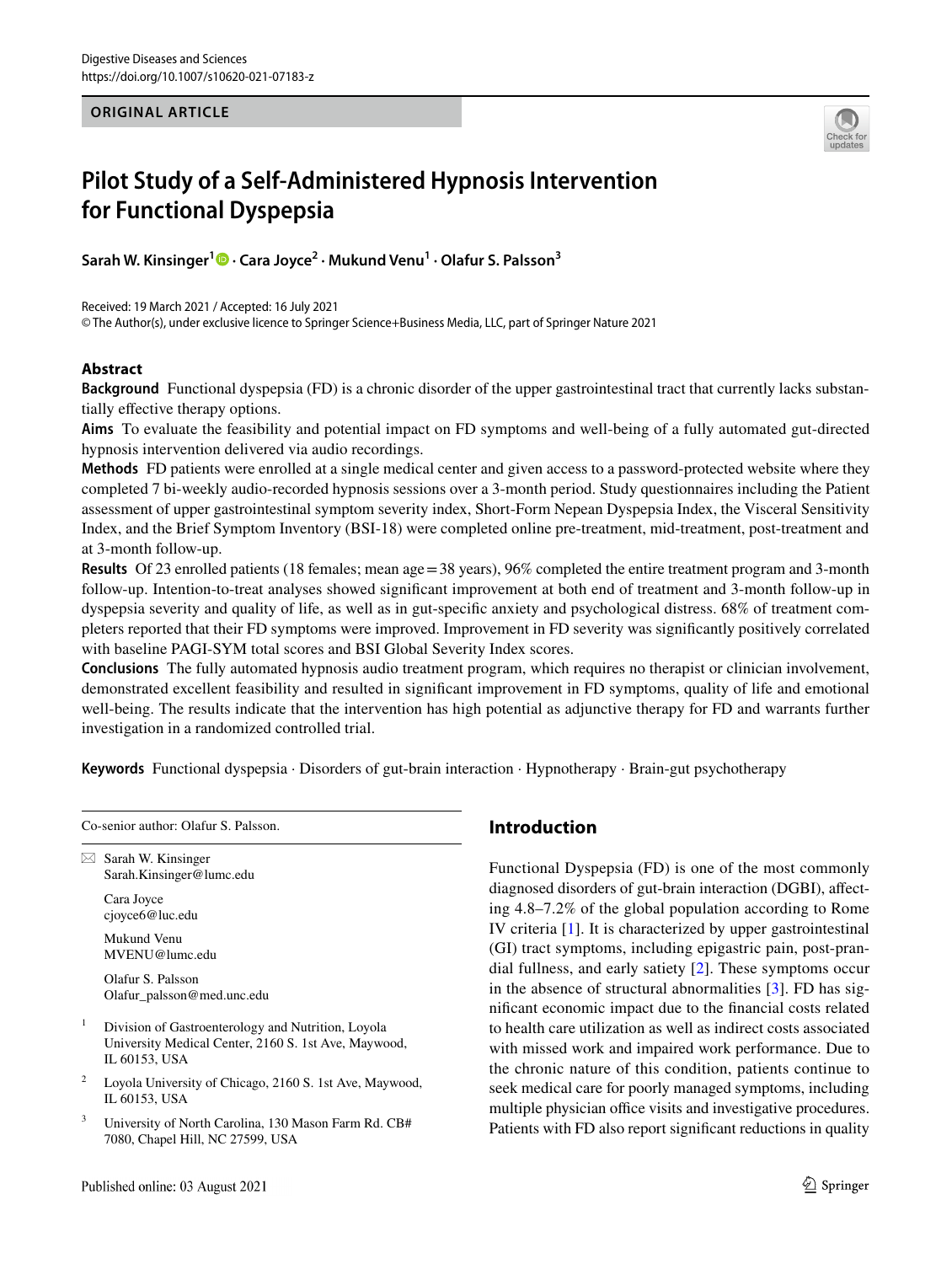of life and have increased rates of psychological distress [\[4](#page-8-2)]. There are few effective treatment options for FD, with no FDA-approved medications for the condition. Medical therapy typically includes trials of proton pump inhibitors, prokinetic agents, or tricyclic anti-depressants [[5\]](#page-8-3). However, these treatments have limited efficacy, and current approaches to management of the disorder are considered unsatisfactory  $[5, 6]$  $[5, 6]$  $[5, 6]$  $[5, 6]$ .

Psychological treatments are increasingly recognized as an efective treatment option for DGBI, particularly irritable bowel syndrome (IBS). Gut-directed hypnotherapy has been studied extensively as a treatment for IBS, with more than twenty published trials including 10 randomized controlled trials [[7\]](#page-8-5). These studies consistently demonstrate signifcant improvements in the central IBS symptoms (abdominal pain and abnormal bowel habits) following a course of hypnotherapy [[7\]](#page-8-5). FD and IBS are thought to have overlapping pathophysiology, including altered gut motility, visceral hypersensitivity, and abnormal central processing of visceral signals. In fact, the two conditions have high rates of comorbidity, with 46% of patients with FD also meeting criteria for IBS [[8](#page-8-6)]. Many of these underlying mechanisms in FD can potentially be targeted by hypnotherapy via brain-gut pathways. For example, hypnosis has been shown to experimentally decrease gastric emptying time in patients with FD [\[9](#page-8-7)]. However, there has been limited research examining the efectiveness of psychological treatments for FD. The few trials that have been conducted have involved diverse forms of psychotherapy and have had varying degrees of reported success. To date, the most successful and best-designed trial has been Calvert et al.'s randomized controlled study of gutdirected hypnotherapy for FD [\[10](#page-8-8)]. In this trial, 126 patients with FD were randomized to either gut-directed hypnosis treatment, supportive therapy plus medication, or medical treatment for 16 weeks. The trial found that 73% of patients in the hypnotherapy group had signifcant improvements in dyspeptic symptoms at long-term follow-up (56 weeks), compared to 34% of patients receiving supportive therapy and 43% of patients receiving medical treatment. Additionally, patients in the hypnotherapy group had dramatic reductions in medication use and physician consultation at followup. However, it is notable that the intervention tested by Calvert et al. consisted of a 12-session course of treatment with a specialized GI hypnotherapist, which means that generalizability of this approach is limited due to the signifcant cost barriers and limited availability of therapy expertise. In fact, these are common criticisms of brain-gut psychotherapies as a whole. Even though brain-gut psychotherapies have very good efficacy for conditions like IBS, these treatments are not accessible by most patients due to limited availability of highly specialized GI psychology providers.

The current study was designed to improve accessibility of gut-directed hypnotherapy for FD by developing a self-administered and convenient treatment that allows patients to complete the entire treatment course at home without any therapist involvement by using web-based audio recordings. This methodology has been used previously in hypnotherapy trials for IBS and pediatric abdominal pain with good results [[11,](#page-8-9) [12\]](#page-8-10). For example, a published pilot study of hypnotherapy for IBS delivered entirely through audio recordings found that IBS patients who completed a 7-session self-administered audio home hypnosis treatment course were twice as likely (53% vs. 26%) to have a reduction in their gastrointestinal symptoms by half or more at 6 months compared to matched control patients who only received usual medical care [\[11\]](#page-8-9).

The purpose of the present trial was to pilot test a sevensession self-administered hypnotherapy treatment program for FD. The primary aim was to evaluate the feasibility and acceptability of this treatment program. A second aim of the study was to evaluate preliminary evidence of the efectiveness of the treatment at improving FD symptoms and quality of life, and evaluate the short-term maintenance of treatment efects by assessing these outcome parameters again 3 months after treatment was completed. We hypothesized that participants would report signifcant reductions in pre-treatment to end-of-treatment FD symptom scores as well as improvements in psychological indices and diseasespecific quality of life, and that the therapeutic effects would be maintained at 3-month follow-up. Our fnal aim was to assess potential predictors of treatment response.

# **Methods**

#### **Participants and Procedure**

Participants were adults  $(> 18$  years) with FD recruited between June 2019 and April 2020 and enrolled at a single academic medical center. All participants were referred by a gastroenterology provider and had undergone an evaluation, including an upper endoscopy, to evaluate their symptoms and confrm the FD diagnosis. Seventy-eight percentage of participants also met Rome IV criteria for FD at enrollment [[3\]](#page-8-1). Although all participants met diagnostic criteria during the initial screening interview with the study coordinator, a subset of participants' symptoms did not meet the threshold for diagnosis on the Rome IV FD module that was administered as one of the pre-treatment assessment questionnaires. Exclusion criteria included concomitant organic gastrointestinal disease; diagnosis or presentation of serious mental illness (e.g., eating disorder, schizophrenia, psychosis, obsessive–compulsive disorder, post-traumatic stress disorder, or a dissociative disorder); cognitive or language barriers that would make completing the questionnaires difficult or limit understanding of the verbal intervention; and lack of access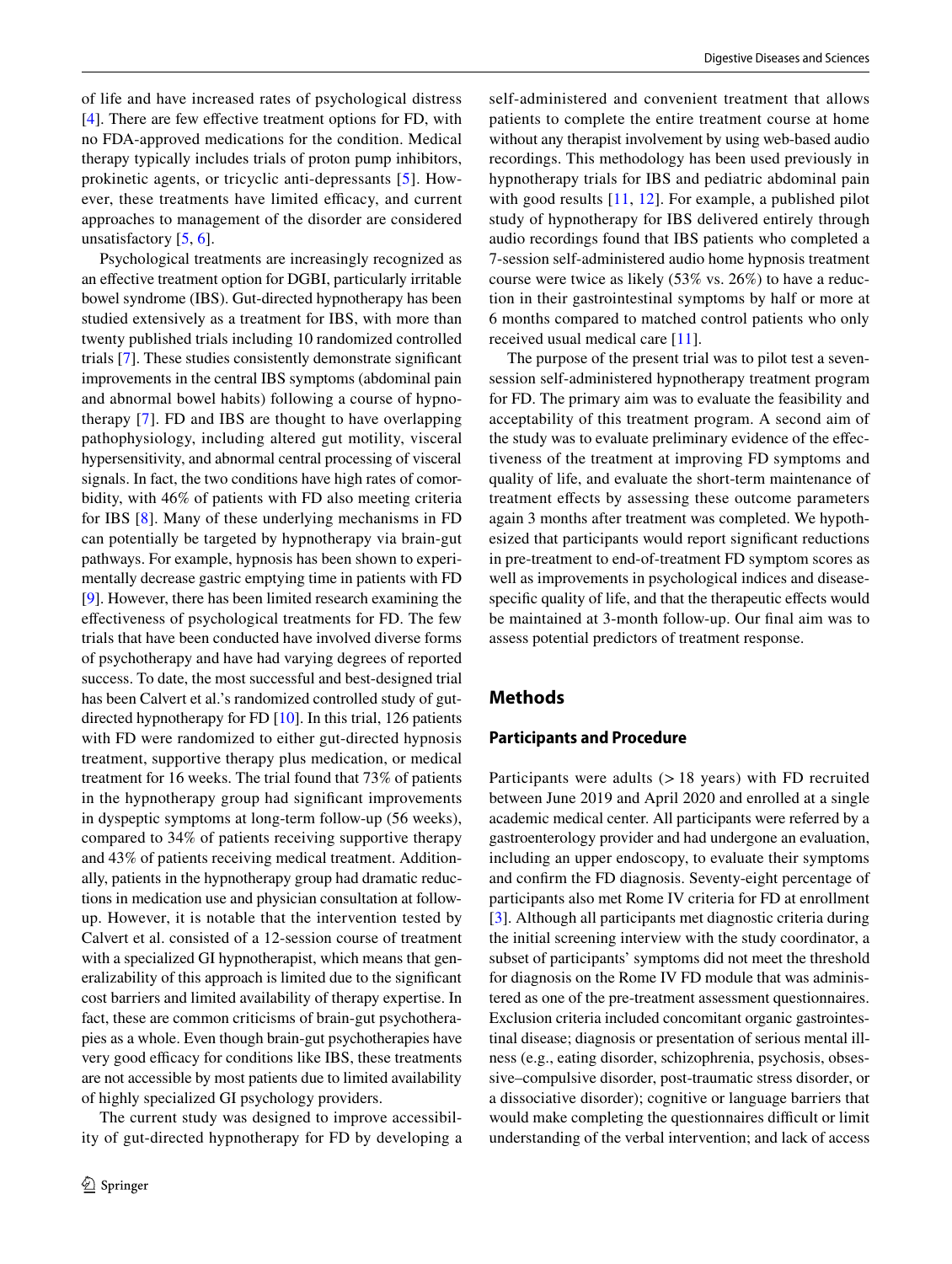to the Internet via laptop or desktop computer, smartphone or tablet.

All eligible potential participants met with a clinical health psychologist (Dr. Kinsinger, the study PI), for a screening evaluation prior to being enrolled in the study. The purpose of this evaluation was to conduct a clinical interview to confrm that patients met eligibility criteria and that there were no contraindications for hypnotherapy treatment (e.g., active post-traumatic stress disorder). Furthermore, the visit provided education on FD, informed potential participants about the study design and included completion of written consent for patients choosing to participate.

Participants received the study treatment at no cost and received \$25 gift cards for each completed research assessment (pre-treatment, mid-treatment, and 3-month follow-up) and a \$50 gift certifcate for the end of treatment assessment. The Institutional Review Board at Loyola University Medical Center approved the study, which was registered at [www.](http://www.clinicaltrials.gov) [clinicaltrials.gov](http://www.clinicaltrials.gov) prior to data collection (NCT03884270). Informed consent was obtained from all individual participants included in the study.

# **Treatment**

Participants enrolled in the study were given access to a password-protected website containing the hypnotherapy treatment materials. They were instructed by the study coordinator to log on to the website within one week to complete baseline assessment questionnaires and watch an instructional video. The video was recorded by Dr. Kinsinger (study PI), and included educational information about the patient's diagnosis, provided rationale for hypnotherapy treatment, set expectations for treatment, and dispelled myths about hypnotherapy. The video also provided instructions for implementing the treatment protocol, including guidance on selecting a time and place to complete the hypnotherapy audio sessions and recommendations for weekly practice with audio recordings (5×/week).

Study investigators (Palsson and Kinsinger), co-wrote the scripted 7-session hypnosis protocol for functional dyspepsia that was used in the study. It was similar in structure and general treatment approach to Dr. Palsson's University of North Carolina scripted hypnosis protocol for IBS that has been tested in clinical trials and has been adapted for other GI conditions (e.g., functional heartburn, infammatory bowel disease) [[13\]](#page-8-11). The FD protocol used in this study was not adapted from this earlier protocol and contained unique content. The hypnosis intervention for this study was designed to specifcally focus on mechanisms that contribute to functional dyspepsia symptoms, such as impaired relaxation of the stomach and visceral hypersensitivity. Study participants were given access to audio recordings of the

scripted intervention sessions (recorded by Dr. Kinsinger) via secure online streaming.

The participants accessed all treatment materials and study questionnaires on a secure web page where they logged in with a unique username and password. Once the participants were logged in, they were presented with an online audio player that enabled them to play one of the seven biweekly main hypnosis sessions, which were presented in a fxed sequence and became automatically available at the appropriate pre-programmed intervals. These main therapy sessions were half-hour long on average. The web system asks participants to press a button after listening to each of the main hypnosis sessions to indicate that they had completed it which then allowed the participant to move on to the next hypnosis session at the correct time (i.e., two weeks later). In between the main sessions, the participants completed a 15-min hypnosis practice exercise that was to be used fve times per week. Participants were also asked to push a button after listening to each practice session which allowed the web system to track frequency with which participants were using the practice sessions. The participants could listen to the hypnosis audio recordings either on their computers or on their mobile phones, via a mobile-adapted version of the study website. When it was time for participants to complete study questionnaires, a button would become visible within the patient web portal with instructions to click it to complete the appropriate questionnaire. By using a separate study management web page, study staff periodically monitored the participants' compliance with their use of the hypnosis sessions and questionnaire completion, and a staff member contacted the patients with reminders via e-mail or phone if needed.

#### **Measures**

At baseline (week 0), mid-treatment (week 6), end of treatment (week 12), and 12 weeks following the end of treatment (i.e., at 3-month follow-up) participants completed study questionnaire evaluations as described below via Qualtrics Research Suite Software.

In the baseline assessment, immediately before the frst main hypnosis session, participants completed demographic questions (e.g., age, gender, education) as well as diseaserelated information (symptom severity, medication use). They also completed the Rome IV Dyspepsia Module used to assess whether individuals meet Rome IV FD criteria [\[3](#page-8-1)].

The Patient Assessment of Upper Gastrointestinal Symptoms Severity Index (PAGI-SYM) was administered to assess FD symptom severity at all evaluation time points. The PAGI-SYM measures 20 dyspeptic symptoms on a 6-point Likert scale, 0 (no complaints) to 5 (severe complaints), subdivided into six subscales: heartburn/regurgitation, nausea/vomiting, post-prandial fullness/early satiety,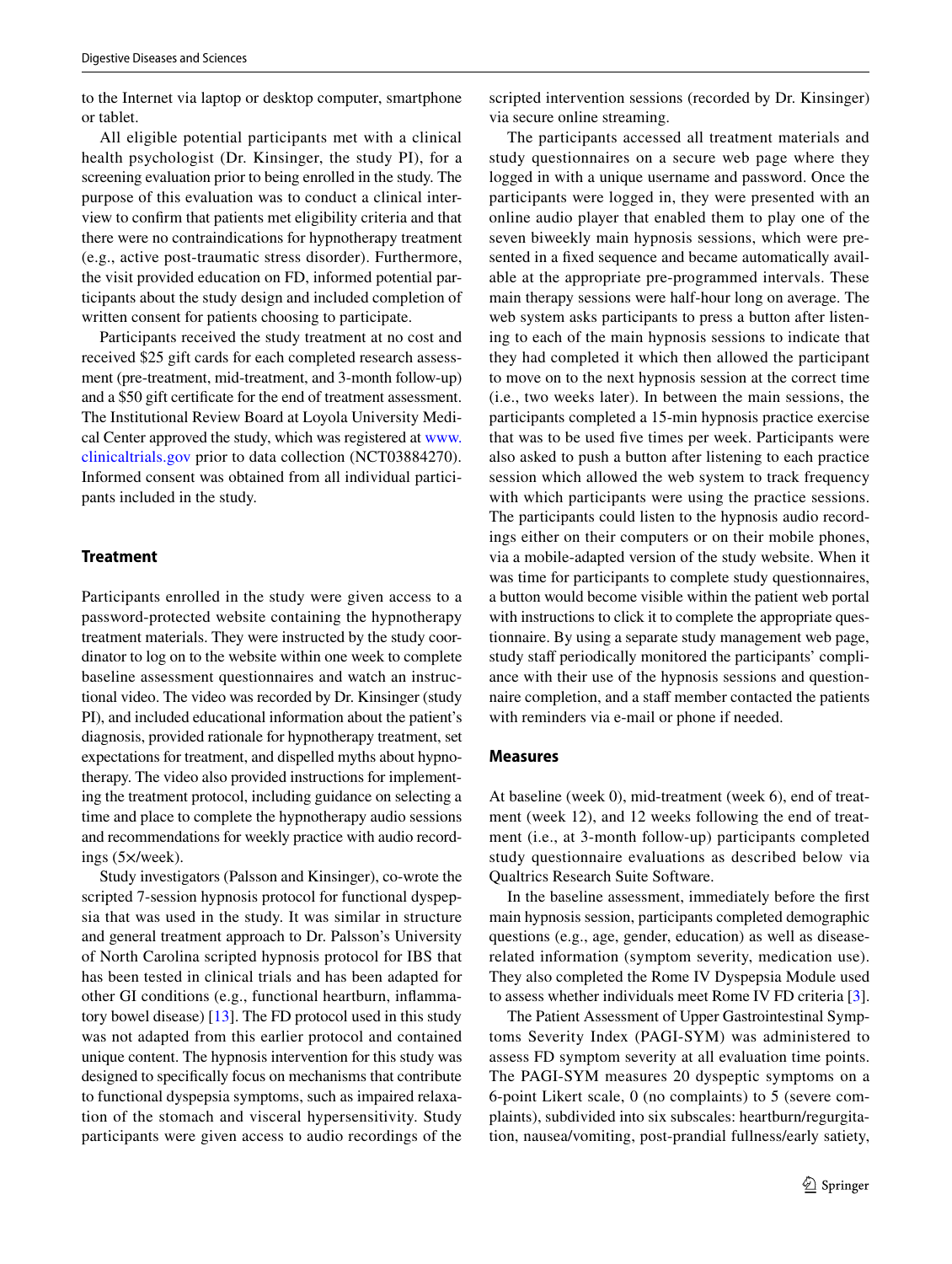bloating, upper abdominal pain, and lower abdominal pain. The measure has demonstrated good reliability and validity for measuring symptom severity in patients with functional dyspepsia [[14\]](#page-8-12).

The Short-Form Nepean Dyspepsia Index (NDI-SF) was used to assess disease-specifc quality of life at all evaluation time points. The NDI-SF is a 10-item quality of life questionnaire developed for clinical trials in functional dyspepsia. The NDI has been established to have excellent psychometric properties [[15](#page-8-13)] and responsiveness to treatment change has been confrmed [[16\]](#page-8-14) and the 10-item short form is recommended for use in clinical trials [[17\]](#page-8-15).

The Visceral Sensitivity Index (VSI) was used to assess gastrointestinal-specifc anxiety [[18\]](#page-8-16) at all evaluation time points. It is a 15-item questionnaire that assesses fears of GI symptoms and is a predictor of symptom severity in patients with disorders of gut-brain interaction. The VSI uses a 6-point Likert scale response format with total scores ranging from 0 to 75 (higher scores indicate more severe symptom-related anxiety).

The Brief Symptom Inventory (BSI) was used to assess psychological distress at all evaluation time points. The BSI is an 18-item questionnaire using a 5-point Likert scale with total scores ranging from 0 to 68 to assess global distress (higher scores indicate greater distress) as well as three sub-scales assessing depression, anxiety and somatization [[19\]](#page-8-17).

Thought Impact Scale-Short Form (TIS-SF) is a 17-item questionnaire that measures a personality trait, subconscious connectedness, which has been found to be associated with clinical response to hypnosis treatment. The TIS-SF was administered at baseline only to assess whether the scores correlated with the degree of FD symptom improvement in the study. Scores on this trait are conceptualized to represent the extent to which people's non-conscious mental functions communicate with their consciousness in everyday life. For example, high TIS-SF scorers experience more time-appropriate unprompted reminders from their memory, and more frequent spontaneous creative impulses, than do other people. They also more readily experience dissociation from the here-and-now and narrowed focus of attention (i.e., mental absorption), both of which are relevant to responsiveness to hypnosis [[20\]](#page-8-18).

Health Care Utilization was assessed by asking participants at baseline and end of treatment to report the number of outpatient visits and procedures they had within the last 3 months related to their functional dyspepsia symptoms. They were also asked to report any changes in medications they were using for their functional dyspepsia symptoms.

Satisfaction with Treatment and Global Outcome ratings were obtained from the participants at the end of treatment only by asking them two questions: (1) "On a scale from 1 to 7, with 1 being "extremely dissatisfed" and 7 being "extremely satisfed", please rate your overall satisfaction with the hypnosis treatment" and (2) "Compared to how they were at the beginning of the hypnosis treatment, how are your Functional Dyspepsia symptoms now?" (from "Very Much Worse" to "Very Much Improved").

Satisfaction with the Web Platform was assessed at the end of treatment by asking participants 2 questions. (1) "Please indicate how difficult or easy the web platform for receiving this treatment was to use", with 1 being "extremely easy" and 7 being "extremely difficult" and (2) "Please describe any difculties you had using the web interface and audio recordings and/or suggestions on ways we could improve the website".

Adherence to Hypnosis Practice was recorded automatically by the audio player page on the treatment website, to track frequency of hypnotherapy home practice by study participants.

# **Statistical Analysis**

We calculated descriptive summary statistics as frequency counts and percentages for all categorical variables, and as means and standard deviations for ordinal and continuous variables. Among all participants consented, the proportion of participants who completed the hypnosis treatment program was calculated as a measure of feasibility. Treatment satisfaction was calculated as the proportion of patients who started the treatment (dropouts included) who reported that they were satisfed with the treatment (i.e., endorsed either "Somewhat satisfed", "Very satisfed" or "Extremely satisfed" on the 7-point treatment satisfaction measure).

Mixed linear efects regression analysis was used to estimate treatment efects. Each total score and subscale was regressed against the fxed efect of time period in a separate linear mixed effects regression model that included random intercepts to account for within-participant correlation. Adjusted mean diferences from baseline were calculated for end of treatment and 3-month followup. Efect size Cohen's d was reported as the mean difer-ence over the standard deviation of the difference [[21](#page-8-19)]. Finally, the association between baseline summary scores with change in PAGI-SYM was assessed for statistical significance using Pearson's correlation coefficients. All analyses were performed as intention-to-treat, with the last available data carried forward for the participant. Analyses were performed using SAS 9.4 software (SAS Institute, Cary, NC).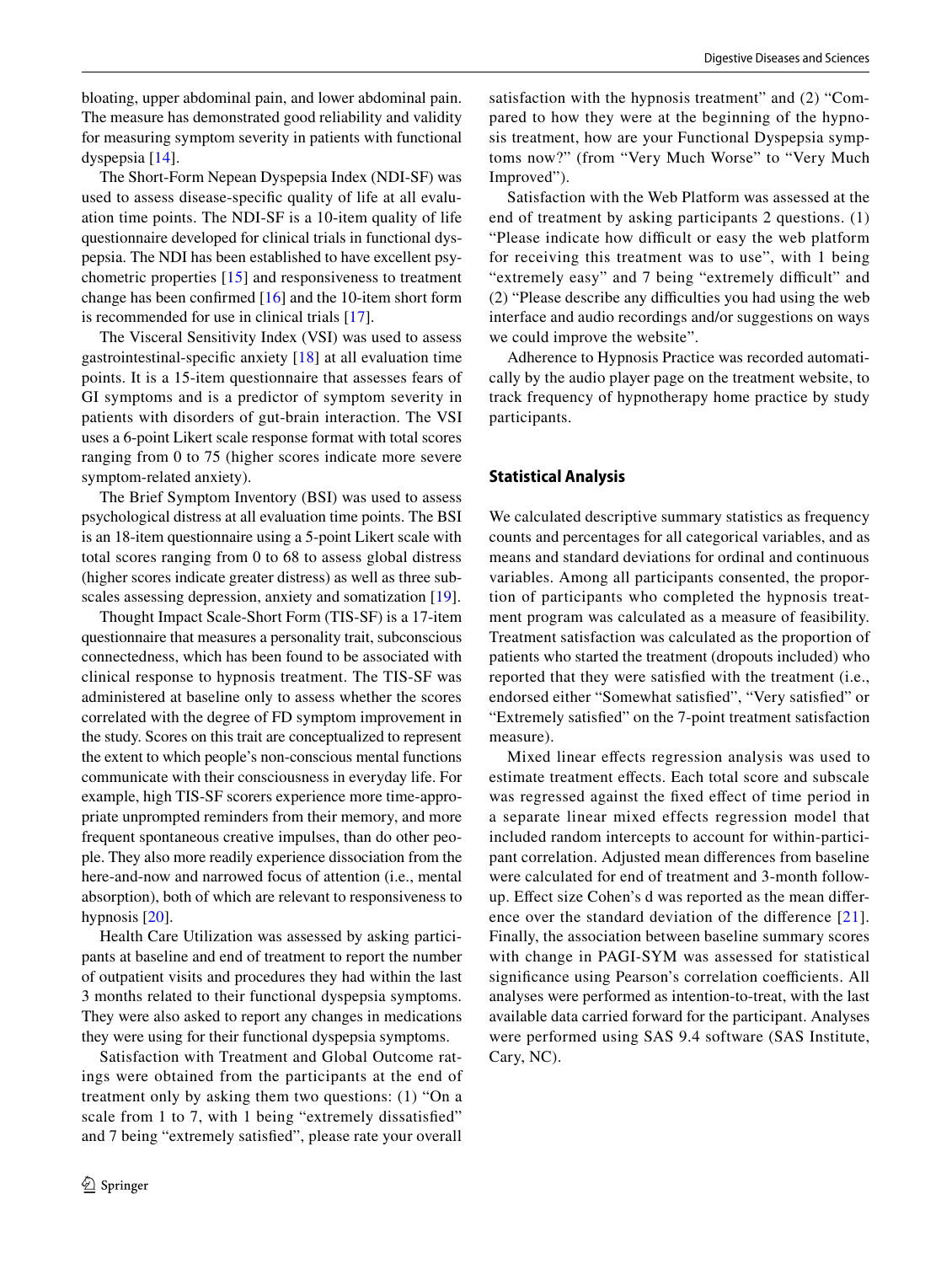# **Results**

# **Patient Characteristics**

A total of 23 patients were enrolled in the study (18 females; mean age=38 years, range 18–65 years). Table [1](#page-4-0) summarizes the patient demographics.

## **Feasibility and Acceptability of Treatment**

Of the 23 patients enrolled, 22 (96%) completed the entire treatment program (i.e., all 7 main hypnosis treatment sessions) and 3-month follow-up. The only participant who dropped out did so after completing the first hypnosis intervention session. Satisfaction scores were generally positive, with 83% (19/23) of participants reporting being "somewhat, very, or extremely satisfed" with the

<span id="page-4-0"></span>**Table 1** Participant characteristics

|                                           | Overall $N=23$  |
|-------------------------------------------|-----------------|
| Age, mean (SD) [range]                    | 38 (17) [18-65] |
| Female, $n$ $(\%)$                        | 18 (78.3)       |
| Race/ethnicity, $n$ (%)                   |                 |
| White/caucasian (non-hispanic)            | 17 (73.9)       |
| Black/African American (non-hispanic)     | 3(13.0)         |
| Hispanic (of any race)                    | 2(8.7)          |
| Other                                     | 1(4.3)          |
| Relationship status, $n$ (%)              |                 |
| Single                                    | 7(30.4)         |
| Committed relationship                    | 6(26.0)         |
| Married                                   | 10(43.5)        |
| Divorced                                  | 0(0.0)          |
| Education, $n$ (%)                        |                 |
| High school                               | 3(13.0)         |
| Some college                              | 3(13.0)         |
| Technical school or associates degree     | 2(8.7)          |
| Undergraduate degree                      | 8(34.8)         |
| Some graduate school                      | 1(4.3)          |
| Graduate degree                           | 6(26.0)         |
| Employment, $n$ (%)                       |                 |
| Full-time                                 | 15(65.2)        |
| Part-time                                 | 2(8.7)          |
| Not working                               | 4(17.3)         |
| Retired                                   | 2(8.7)          |
| Prior mental health diagnosis, $n$ (%)    | 11 (47.8)       |
| FD Rome criteria met, $n$ (%)             |                 |
| Postprandial distress syndrome (PDS) only | 6(26.1)         |
| Epigastric pain syndrome (EPS) only       | 2(8.7)          |
| Both PDS and EPS                          | 10(43.5)        |

# **Practice Session Compliance**

The use of the shorter hypnosis practice session varied greatly among participants. The mean number of practice sessions completed by participants was 32.4 (range=7–96). Due to the design of the automated online delivery program, all program completers were required to listen to all 7 of the main therapy sessions, but they were highly variable in their compliance with the recommended 5 times per week use of the shorter hypnosis exercise between those main sessions.

treatment, and 91% (21/23) rating the web platform as

# **Treatment Outcomes**

Table [2](#page-5-0) presents a summary of all outcome measures and treatment efects at pre-treatment, mid-treatment, post-treatment, and 3-month follow-up. Mixed effects linear regression showed signifcant, large reductions in PAGI-SYM total scores (refecting overall functional dyspepsia symptom severity) at post-treatment  $(d=1.01)$  and these effects were maintained at the 3-month follow-up  $(d=1.02)$ . Figure [1](#page-6-0) illustrates the improvement in PAGI-SYM symptoms from baseline to end of treatment and at 3-month follow-up. All PAGI-SYM subscale scores, except for lower abdominal pain, also demonstrated significant reductions from pre- to post-treatment with medium to large efect sizes. The mean diference scores for the PAGI-SYM total and the 6 subscales fall within or exceed the minimal diference (0.30–0.70) that is recommended to demonstrate clinically significant improvements with this measure (see Table [2\)](#page-5-0) [[22\]](#page-8-20). We also examined the proportion of individual participants who experienced clinically signifcant magnitude of change on this measure and found that 65% (*n*=15) of participants met or exceeded this minimal diference criteria (0.30) on the PAGI-SYM total scale at post-treatment and 74%  $(n=17)$  met these criteria at 3-month follow-up.

Additionally, a majority of patients reported signifcant symptom improvement on a single-item global rating scale with 68% (15/22) of treatment completers rating their symptoms as "somewhat, moderately, or very much better" at the end of treatment.

Mixed efects linear regression showed signifcant, large improvement in NDI-SF total scores at post-treatment  $(d=1.13)$  and 3- month follow-up  $(d=0.78)$ . All NDI-SF subscale scores also demonstrated signifcant improvements from pre- to post-treatment with medium to large efect sizes. The pre- to post-treatment reduction in the NDI-SF total score in our sample (34.1 to 24.7) corresponds to a clinically meaningful change for this measure (i.e., a 10 point change on the NDI total scale is considered clinically meaningful) [\[23](#page-8-21)]. We also examined the proportion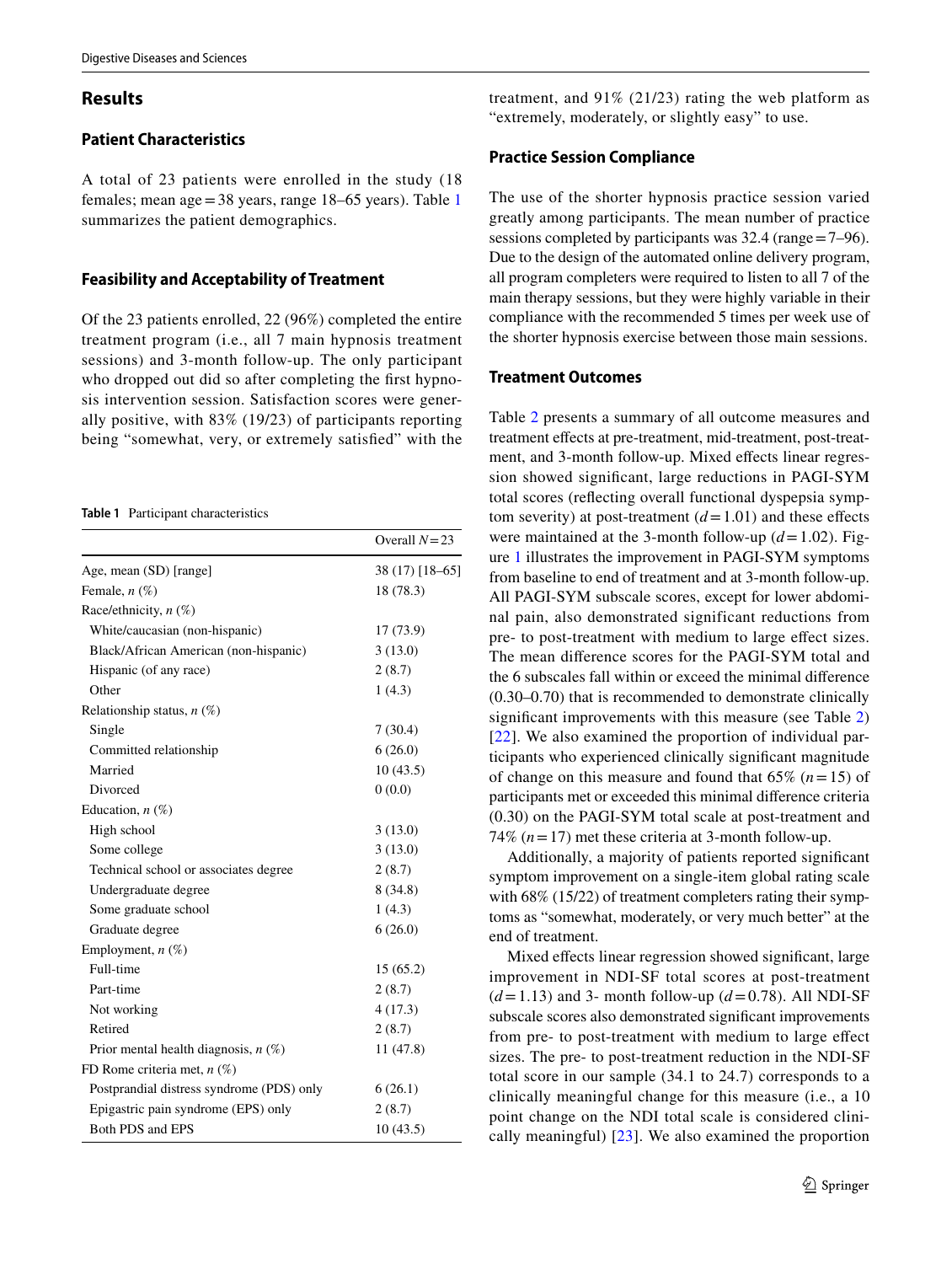|                                                                                                                                                                                          | Baseline    | Mid-treatment | End of treatment | 3-month follow-up | End of treatment minus baseline  |               |                    | 3-month follow-up minus baseline |                |                     |
|------------------------------------------------------------------------------------------------------------------------------------------------------------------------------------------|-------------|---------------|------------------|-------------------|----------------------------------|---------------|--------------------|----------------------------------|----------------|---------------------|
|                                                                                                                                                                                          | Mean (SD)   |               |                  |                   | Adjusted mean<br>difference (SE) | $p$ -value    | Effect size $ d$ , | Adjusted mean<br>difference (SE) | $p$ -value     | Effect size $ d_z $ |
| PAGI-SYM total score                                                                                                                                                                     | 2.3(1.0)    | 1.6(0.9)      | 1.6(0.9)         | 1.5(0.8)          | $-0.73(0.12)$                    | $0.001$ 1.01  |                    | $-0.82(0.12)$                    | $< 0.001$ 1.02 |                     |
| Nausea/vomiting                                                                                                                                                                          | 1.4(1.3)    | 0.9(1.0)      | (1.1)            | (6.0, 6.0)        | $-0.45(0.17)$                    | 0.01          | 0.41               | $-0.51(0.17)$                    | 0.004          | 0.57                |
| Post-prandial fullness                                                                                                                                                                   | 2.9(1.5)    | 1.8(1.2)      | 1.9(1.2)         | 1.7(1.2)          | $-1.00(0.20)$                    | 0.001         | 0.91               | $-1.24(0.20)$                    | &0.001         | 0.96                |
| Bloating                                                                                                                                                                                 | 3.0(1.5)    | 2.3(1.5)      | 2.4(1.5)         | 2.3(1.4)          | $-0.59(0.19)$                    | 0.003         | 0.54               | $-0.65(0.19)$                    | 0.001          | 0.66                |
| Upper abdominal pain                                                                                                                                                                     | 3.2(1.1)    | 2.1(1.1)      | 2.1(1.2)         | 2.0(1.3)          | $-1.07(0.18)$                    | 0.001         | 1.01               | $-1.20(0.18)$                    | 10001          | 1.20                |
| Lower abdominal pain                                                                                                                                                                     | 1.6(1.5)    | 1.2(1.1)      | 1.2(1.2)         | 1.3(1.2)          | $-0.46(0.25)$                    | 0.07          | 0.35               | $-0.30(0.25)$                    | 0.225          | 0.19                |
| Heartburn/regurgitation                                                                                                                                                                  | 1.8(1.4)    | 1.1(1.0)      | 1.0(0.9)         | 0.8(0.8)          | $-0.82(0.15)$                    | 0.001         | 0.91               | $-0.99(0.15)$                    | & 0.001        | 1.10                |
| NDI-SF Total score*                                                                                                                                                                      | 34.1 (8.9)  | 23.6 (9.4)    | 24.7 (10.0)      | 24.4 (12.1)       | $-9.43(1.75)$                    | 0.001         | $\frac{13}{2}$     | $-9.65(1.75)$                    | & 0.001        | 0.78                |
| Tension                                                                                                                                                                                  | 7.1 $(2.2)$ | 4.7 (2.0)     | 5.1(2.3)         | 5.0(2.4)          | $-2.00(0.42)$                    | 0.001         | 0.92               | $-2.09(0.42)$                    | & 0.001        | 0.77                |
| Interference w/activities                                                                                                                                                                | 6.3(2.7)    | 4.3 (2.4)     | 4.8(2.6)         | 4.5(2.8)          | $-1.52(0.45)$                    | 0.001         | 0.63               | $-1.83(0.45)$                    | &0.001         | 0.65                |
| Eating/drinking                                                                                                                                                                          | 7.5(2.0)    | 5.3(2.3)      | 4.9(2.2)         | 5.5 (2.6)         | $-2.65(0.43)$                    | 0.001         | 1.25               | $-2.04(0.43)$                    | 0.001          | 0.75                |
| Knowledge/control                                                                                                                                                                        | 7.0(1.7)    | 5.2(2.0)      | 5.5 (2.2)        | 4.8(2.2)          | $-1.52(0.45)$                    | 0.001         | 0.71               | $-2.22(0.45)$                    | ${}_{0.001}$   | 0.81                |
| Work/study                                                                                                                                                                               | 6.1(2.4)    | 4.2(2.4)      | 4.3(2.4)         | 4.6(3.0)          | $-1.74(0.44)$                    | 0.001         | 0.78               | $-1.48(0.44)$                    | 0.001          | 0.52                |
| BSI GSI                                                                                                                                                                                  | 63.9 (11.5) | 58.5 (9.7)    | 58.0 (11.0)      | 54.7 (8.4)        | 5.91 (1.34)                      | 10001         | 0.77               | $-9.22(1.34)$                    | ${}_{0.001}$   | 1.07                |
| Somatization                                                                                                                                                                             | 63.7 (10.0) | 58.7 (9.3)    | 57.9 (9.5)       | 57.1 (8.5)        | 5.83 (1.38)                      | ${}_{<0.001}$ | 0.81               | $-6.61(1.38)$                    | ${}_{<0.001}$  | 0.84                |
| Depression                                                                                                                                                                               | 59.9 (14.9) | 54.0 (13.4)   | 54.6 (13.9)      | 51.3 (11.8)       | 5.26 (1.54)                      | 0.001         | 0.69               | $-8.61(1.54)$                    | &0.001         | 0.89                |
| Anxiety                                                                                                                                                                                  | 63.0(10.7)  | 57.2 (9.4)    | 57.8 (10.0)      | 52.1 (9.0)        | 5.22(1.51)                       | 0.001         | 0.58               | $-10.96(1.51)$                   | ${}_{<0.001}$  | 1.13                |
| VSI <sup>a</sup>                                                                                                                                                                         | 41.8 (16.0) | 47.9 (15.5)   | 50.4 (17.6)      | 52.2(18.3)        | 8.61 (2.73)                      | 0.002         | 0.62               | 10.39(2.73)                      | ${}_{0.001}$   | 0.62                |
| PAGI-SYM patient assessment of upper gastrointestinal symptom severity index, NDI Napean Dyspepsia Index, BSI Brief symptom inventory, VSI Visceral Sensitivity Index, SE standard error |             |               |                  |                   |                                  |               |                    |                                  |                |                     |
| The NDI-SF measures disease-specific quality of life impairment with lower scores representing better quality of life                                                                    |             |               |                  |                   |                                  |               |                    |                                  |                |                     |

<span id="page-5-0"></span>Table 2 Dyspepsia symptom severity, health-related quality of life, GI-specific anxiety and emotional well-being **Table 2** Dyspepsia symptom severity, health-related quality of life, GI-specifc anxiety and emotional well-being Digestive Diseases and Sciences

aThese are non-reversed VSI raw scores: Higher scores mean less gut-specifc anxiety

aThese are non-reversed VSI raw scores: Higher scores mean less gut-specific anxiety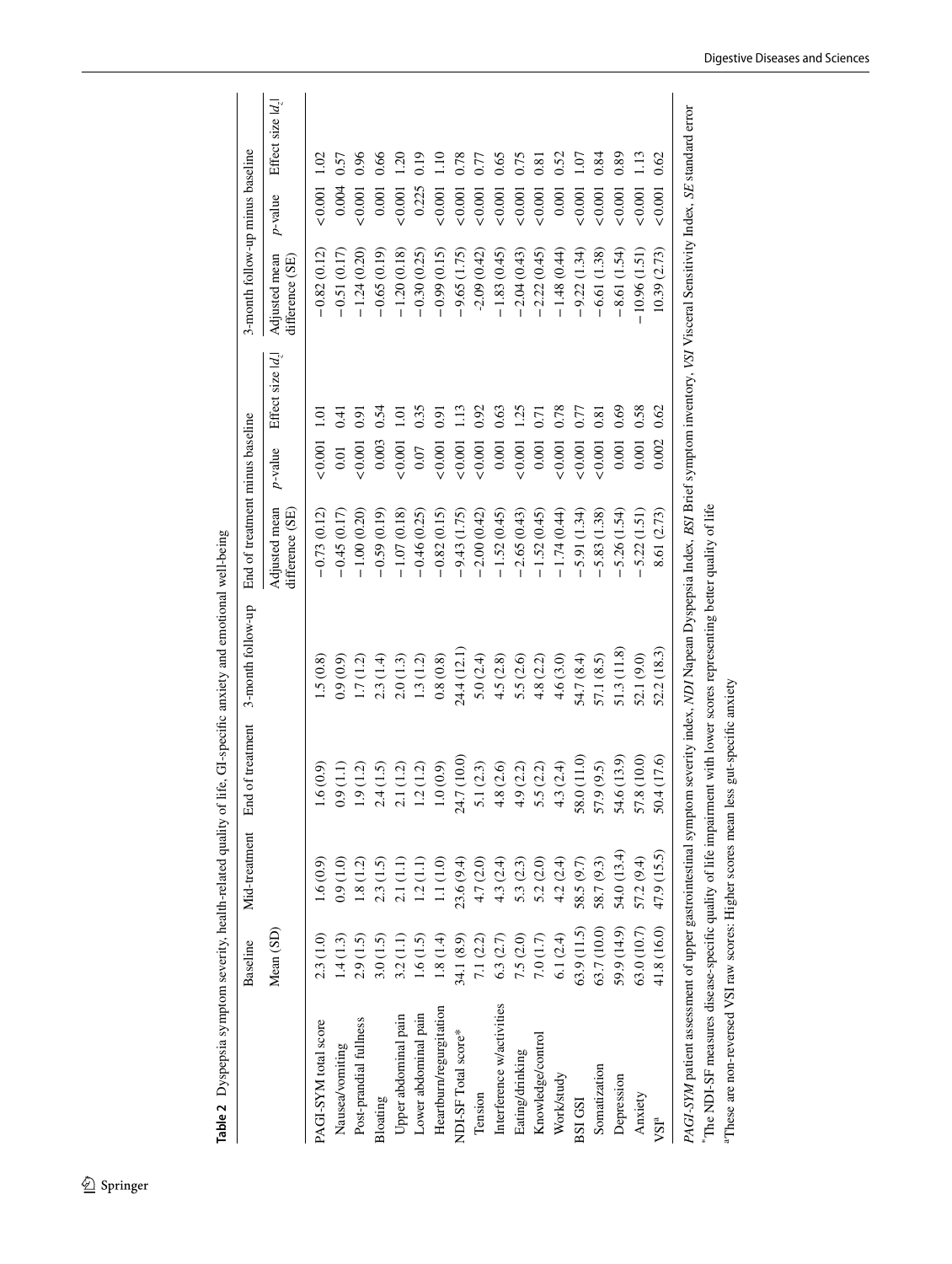<span id="page-6-0"></span>**Fig. 1** Mean dyspepsia symptom severity scores at baseline, mid-treatment, at the end of the hypnosis treatment program, and at 3-month follow-up



of individual participants who experienced clinically signifcant change scores on the NDI-SF total score and found that 39%  $(n=9)$  of participants met these criteria (10 point reduction) at post-treatment and  $52\%$  ( $n=12$ ) met this criteria at 3-month follow-up.

Psychological indices also demonstrated significant improvements, including the BSI Global Severity Index with scores significantly improving at post-treatment  $(d=0.77)$ and demonstrating further improvements at the 3-month follow-up  $(d=1.07)$ . The three BSI subscales (somatization, depression, and anxiety) also showed signifcant improvements with medium to large efect sizes at post-treatment and 3-month follow-up. It is notable that baseline scores on the BSI-GSI and two of the subscales (somatization and anxiety) were in the clinically signifcant range based on published norms  $(T\text{-score} > 63)[19]$  $(T\text{-score} > 63)[19]$  $(T\text{-score} > 63)[19]$ , indicating that participants were experiencing signifcant psychological distress at the start of treatment and these scores decreased to non-signifcant clinical levels by post-treatment and further improved at 3-month follow-up.

Finally, the visceral sensitivity index showed signifcant improvements in scores from baseline to post-treatment  $(d=0.62)$  and remained stable at the 3-month follow-up  $(d=0.62)$ , indicating improvements in gastrointestinal-specifc anxiety following treatment.

## **Assessment of Predictors of Treatment Response**

Baseline scores on the PAGI-SYM, BSI-GSI, VSI, TIS-SF, and frequency of home practice were correlated with improvement in FD severity (baseline to end-of-treatment) to identify predictors of treatment response (see Table [3\)](#page-6-1). Of

<span id="page-6-1"></span>**Table 3** Correlations of baseline characteristics with change in PAGI-SYM scores at end of treatment (negative correlation values indicate associations with the amount of reduction in symptoms compared to baseline)

|                             | Pearson's correlation<br>coefficient (95% CI) | <i>p</i> -value |
|-----------------------------|-----------------------------------------------|-----------------|
| Baseline PAGI-SYM           | $-0.51(-0.76,-0.11)$                          | 0.01            |
| <b>BSI GSI</b>              | $-0.59(-0.80,-0.22)$                          | 0.003           |
| VSI                         | $0.29(-0.15, 0.62)$                           | 0.18            |
| Frequency of home practice. | $-0.28(-0.61, 0.16)$                          | 0.20            |
| TIS total score             | $-0.27(-0.61, 0.17)$                          | 0.22.           |

*PAGI-SYM* patient assessment of upper gastrointestinal symptom severity index, *BSI* brief symptom inventory, *VSI* Visceral Sensitivity Index, *TIS*, Thought Impact Scale, *CI* confdence interval

the tested variables, higher baseline PAGI-SYM (*r*= −0.51,  $p = 0.01$ ) and BSI Global Severity Index ( $r = -0.59$ ,  $p=0.003$ ) scores were significantly correlated with greater reduction in FD symptoms after treatment.

#### **Discussion**

The fully automated hypnosis treatment program for functional dyspepsia that was tested in this trial demonstrated excellent feasibility and showed signifcant improvements in all primary and secondary outcome variables that were measured. Two-thirds (68%) of the patients reported signifcant symptom improvement on a global rating scale, and the study results showed clinically meaningful reductions in dyspeptic symptoms on a validated symptom severity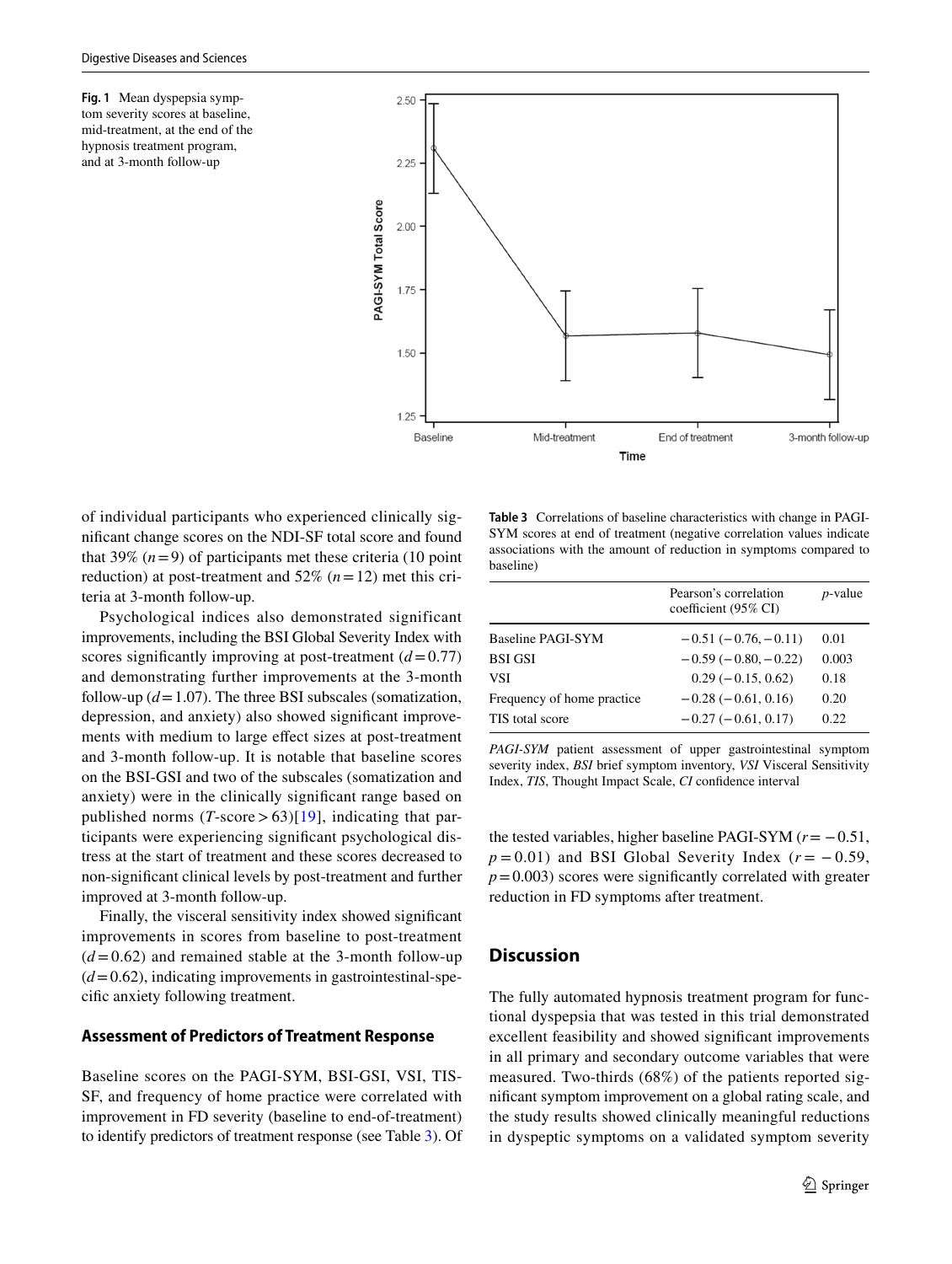measure following treatment. The effect size for the primary treatment outcome variable was very large and was fully maintained at the 3-month follow-up period. Additionally, disease-specifc quality of life improved signifcantly following treatment, with a very large efect size, and this was maintained at the 3-month follow-up assessment. Gastrointestinal-specifc anxiety scores also improved signifcantly with a medium effect size and remained improved at the 3-month follow-up. Finally, psychological distress scores demonstrated significant improvements post-treatment with large effect sizes and improved further at the 3-month assessment. Collectively, these fndings indicate that the hypnosis treatment program we tested has the potential to not only improve dyspepsia symptoms, but also to normalize psychological distress and help correct the impairment in quality of life that results from the disorder.

Our fndings furthermore indicate that the automated delivery format we used is highly appealing to patients. We had very high adherence rate, with 96% of participants enrolled completing the treatment program, as well as very high satisfaction ratings for the treatment program and the web-based platform. These fndings are encouraging and demonstrate that patients are not only receptive to a homebased treatment, but also remain engaged throughout the entire treatment program.

The signifcant associations we observed between symptom improvement and baseline FD severity and psychological distress suggest that this automated delivery method may be more effective for patients with severe dyspeptic symptoms or higher levels of psychological distress than for other FD patients. However, that is somewhat at odds with prior research showing that patients with higher rates of anxiety did not respond as well to a home-based hypnosis intervention for IBS [[11\]](#page-8-9). It is also possible that this could represent regression to the mean. This potential moderating efect of severity of GI and psychological symptoms and treatment response should be explored further in a larger-scale trial.

Even though shorter audio-recorded practice sessions in between the main treatment sessions (which are generally in person with a therapist) are commonly used in GI hypnosis treatment, and we followed that convention in designing our program, our analyses suggest that the extent to which patients use these supplemental sessions may have little efect on clinical outcomes. This is consistent with fndings in a pilot study of audio-recorded hypnosis treatment for IBS by Palsson et al. [[11](#page-8-9)], where there was no diference in frequency of use of such hypnosis practice sessions among treatment responders versus non-responders. As reducing or eliminating practice sessions in between the main therapy sessions would save patients time and effort, the impact of including such supplemental practice sessions in treatment protocols needs to be further evaluated in future GI hypnosis research.

The goal of this pilot study was to establish feasibility and acceptability, and obtain preliminary information regarding therapeutic impact, of the automated hypnosis treatment program. As an initial pilot study intended to provide guidance as to whether more extensive investment in research on this novel treatment approach for FD is warranted, this investigation has some limitations. The primary limitation of the study is the uncontrolled trial design, which does not control for factors such as time and expectancy that may have infuenced symptom improvement. However, given the very large efect sizes for all outcome variables in the trial, we fnd it unlikely that the results are entirely due to factors other than the active efects of the treatment itself. Given these very promising preliminary fndings, we believe the treatment program we tested warrants further study with a randomized controlled trial. An additional limitation is that the sample was predominantly female, non-Hispanic White and well-educated, which may limit the generalizability of the results.

Gut-directed hypnotherapy is gaining popularity among providers and patients as an efective treatment option for DGBI; however, many patients do not have access to a specialized GI hypnotherapist, and this approach has not been adequately disseminated. The results from this study indicate that this home-based hypnotherapy program could, if further validated by additional research, become a widely available, efective, and afordable treatment option for FD and a viable alternative for patients that do not have access or the means to pursue in-person psychological brain-gut treatment.

**Funding** This work was funded by an intramural grant from Loyola University's Research Funding Committee (LU# 211673).

### **Declarations**

**Conflict of interest** The authors report no confict of interest.

**Ethical approval** All procedures performed in studies involving human participants were in accordance with the ethical standards of the institutional and/or national research committee and with the 1964 Helsinki Declaration and its later amendments or comparable ethical standards.

**Informed consent** Informed consent was obtained from all individual participants included in the study.

# **References**

<span id="page-7-0"></span>1. Sperber AD, Bangdiwala SI, Drossman DA, Ghoshal UC, Simren M, Tack J et al. Worldwide prevalence and burden of functional gastrointestinal disorders, results of rome foundation global study. *Gastroenterology* 2021;160:99-114.e3.